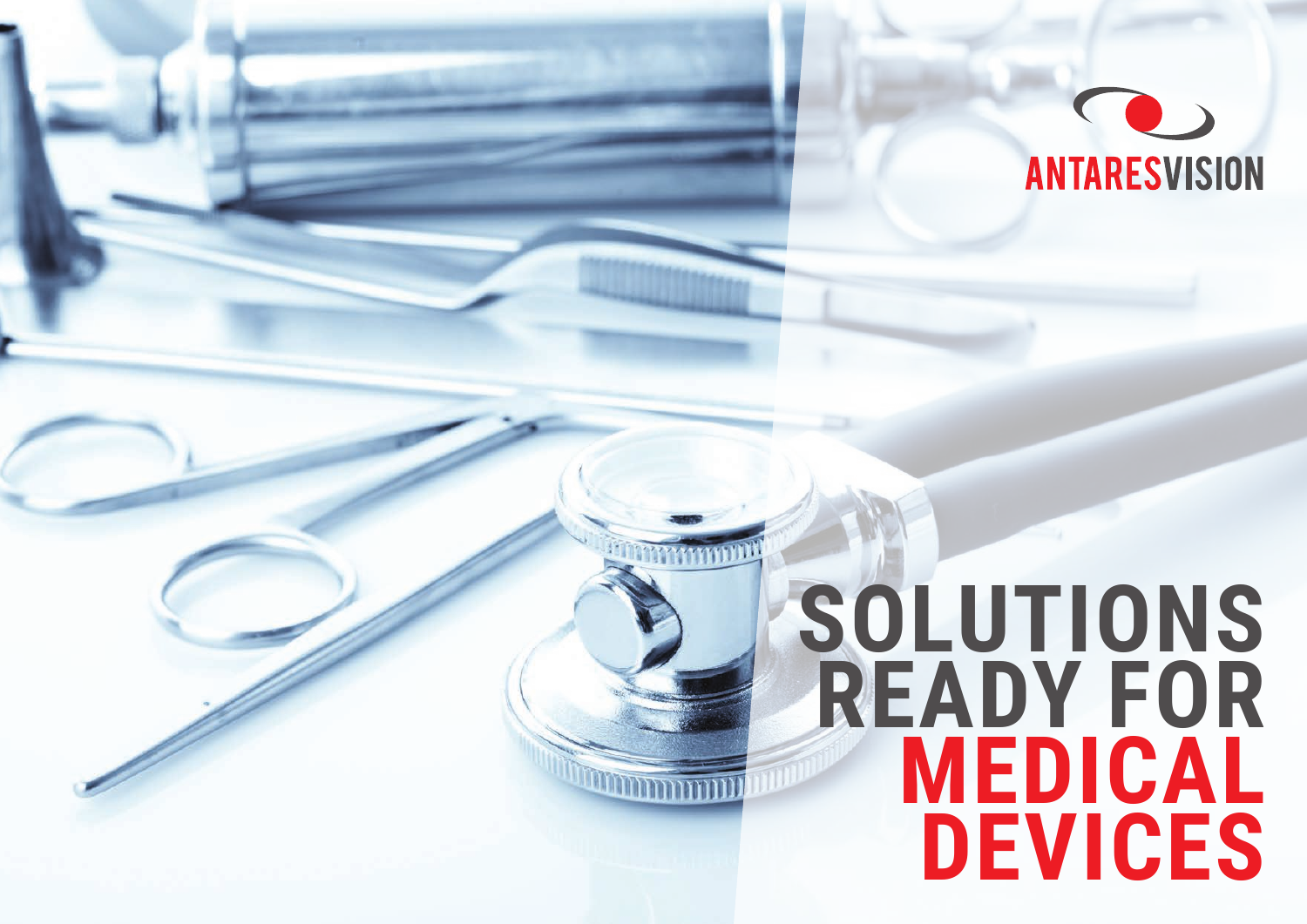Antares Vision developed innovative solutions for **total packaging and supply chain control of medical devices**, to guarantee consumer safety.

Leader in tracking and inspection systems for the most demanding sectors, Antares Vision spends its expertise and technology for the **tracking of products** throughout the supply chain and systems for **complete container and label inspection**.

The system effectively controls the packed articles with respect to the product, the label and the printing.

Supported by a wide range of camera models, Antares Vision controls span from the traditional barcode and OCR/OCV verification of variable data such as expiry date and lot number, to the complete inspection of the packaging and related products, up to the **reporting to regulatory authorities**.

The solutions include vision cameras, dedicated software suites and user-friendly touchscreen HMIs, complying with FDA 21 CFR part 11.

An advanced **after-sales service** and specialized training courses complete the offer of Antares Vision.

#### **High performance image processors**

High-resolution and high-speed imaging must cope with state-of-the-art processing technology. Antares Vision developed proprietary embedded technologies for image processing based on a real-time operating system and parallel computing for the most demanding applications.



## **IMAGING TECHNOLOGIES**

Antares Vision supports all the main state-of-art imaging technologies to cover all the application needs and to guarantee an easy integration on existing and new machines and packaging lines.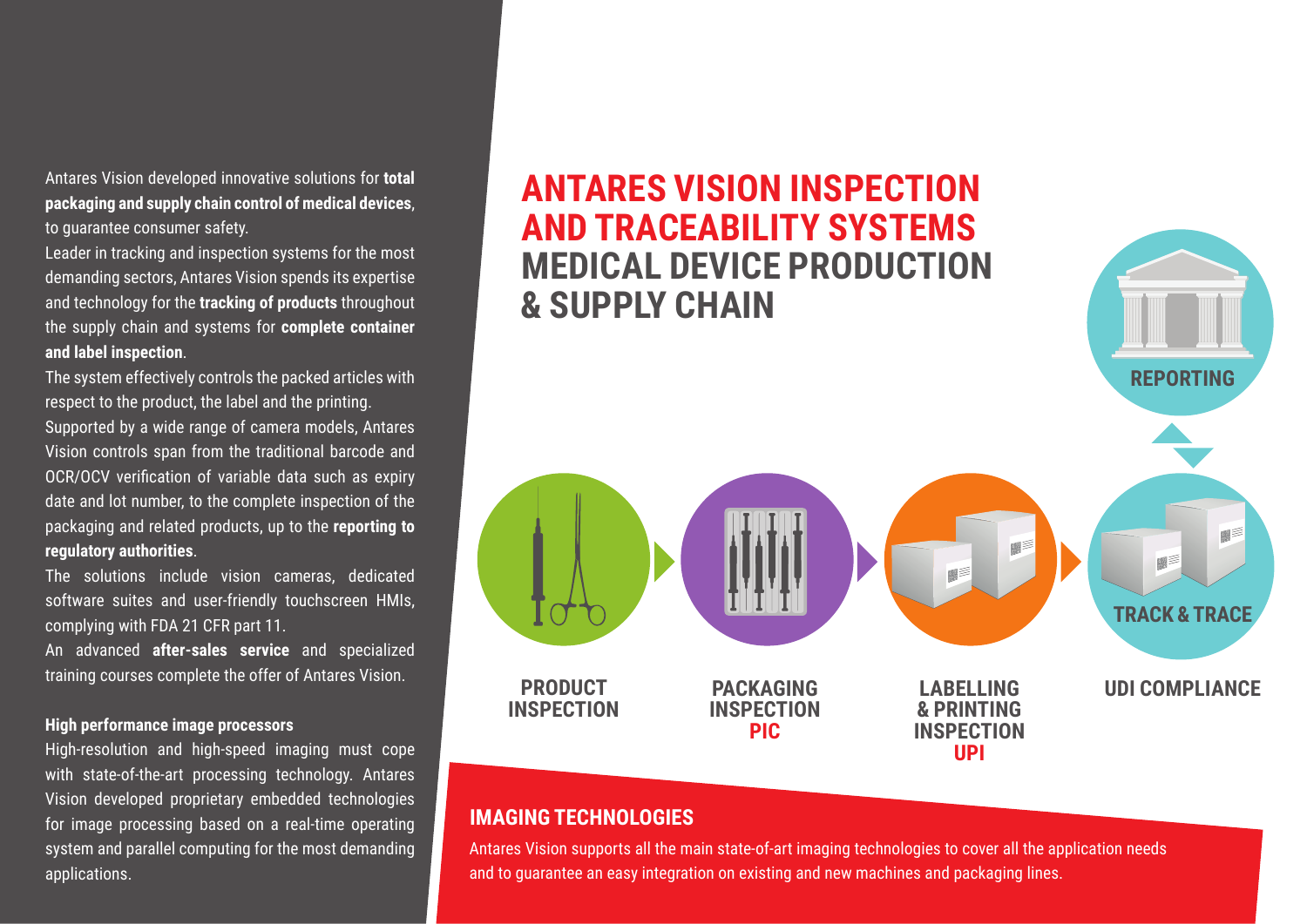#### **PRODUCT INSPECTION**

Inline and offline check of product integrity, shape, colour.

#### **PACKAGING INSPECTION**

**PIC • Package Integrity Control:** inline and offline check of any fault of container and content.

#### **LABELLING & PRINTING INSPECTION**

**UPI • Universal Packaging Inspector:** wide range of checks such as OCR/OCV verification of variable data (eg. expiry date and lot number), print layouts and quality control, label integrity and position, codes reading, label web inspection.

Solutions can be completed with the integration and management of printing and labelling systems

# **UDI COMPLIANCE: from traceability to reporting**

The introduction of the Unique Device Identifier (UDI) for medical devices is aimed to **improve patient safety** and **healthcare business** processes. The system is expected to unambiguously identify medical devices throughout the global supply chain by providing precise information for healthcare professionals, leading to a **secure global supply chain** and allowing for more accurate reports of adverse events, more effective management of medical device recalls and reduction of medical errors.

## **why UDI COMPLIANCE**











### pharmaceutical companies' plants worldwide, supports the medical device industry with its solution for **UDI compliance**.

**TRACK & TRACE**

The UDI coding process can be configured on manual or automatic manufacturing and assembling lines, where the printing and labelling systems are implemented. Codes are scanned by camera systems and stored both at line level or within a plant database.

Antares Vision, world leader for **traceability systems** installed within major

The Antares Vision software solution is designed for **seamless integration with any existing company IT architecture**, working as a single and reliable point of connection with existing ERP, WMS and MES infrastructure, and for data exchange with the supply chain stakeholders.



#### **REPORTING**

With a strong background in managing **data exchange with governmental authorities** in the pharmaceutical industry, Antares Vision is ready to implement the software notification system for **UDI reporting to the GUDID in compliance to the FDA UDI mandate** - as well as any future regulatory requirement.

### **ADVANTAGES**

- **/ Modular** solution, tailored to your needs
- **/ Single ownership** of solution
- **/** Easy **integration** on existing and new machines
- **/** Seamless integration with any **IT architecture**
- **/** Secure **data exchange** with governmental authorities
- **/** Readiness for future regulatory requirements
- **/** Global **after-sales** service support

**ACCURATE REPORTING**

**REDUCE MEDICAL ERRORS**

**INCREASE PATIENT SAFETY**

**SECURE DISTRIBUTION**



**RECOGNIZED**